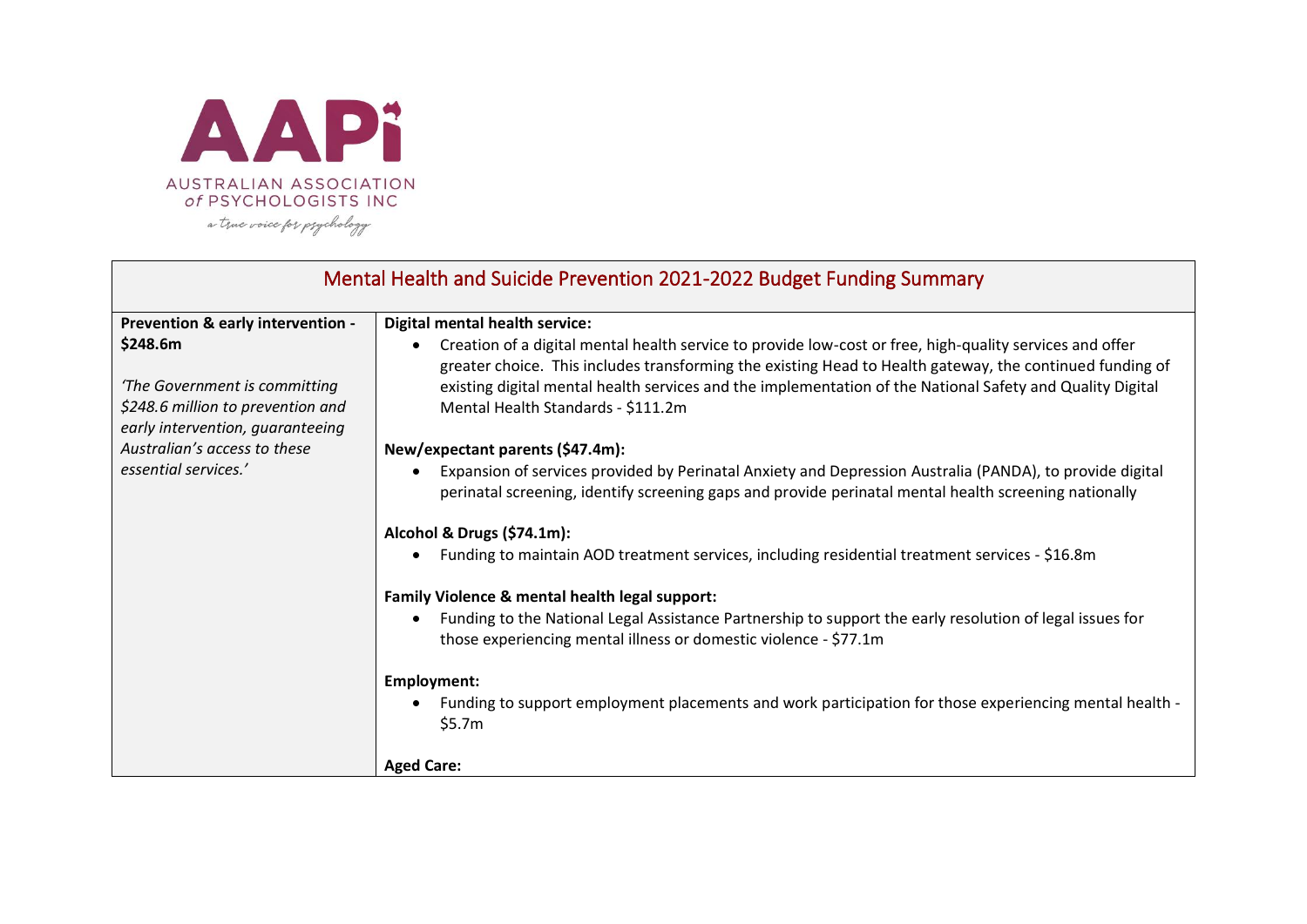

|                                                                                                                                                                                                                                                                                     | Funding for early referrals to Carer Gateway for assistance such as counselling by Aged Care Assessors to<br>support informal carers - \$103.4m                                                                                                                                                                                                                                                                                                                                                                                                                                                                                                                                                                                                                                                                                                                                                                                                                                       |
|-------------------------------------------------------------------------------------------------------------------------------------------------------------------------------------------------------------------------------------------------------------------------------------|---------------------------------------------------------------------------------------------------------------------------------------------------------------------------------------------------------------------------------------------------------------------------------------------------------------------------------------------------------------------------------------------------------------------------------------------------------------------------------------------------------------------------------------------------------------------------------------------------------------------------------------------------------------------------------------------------------------------------------------------------------------------------------------------------------------------------------------------------------------------------------------------------------------------------------------------------------------------------------------|
| Suicide prevention - \$298.1m<br>'the largest single mental health<br>and suicide prevention<br>Commonwealth investment in<br>Australia's history.'                                                                                                                                 | Delivery of aftercare services to every person following a suicide attempt after discharge from hospital and<br>also trial the delivery of aftercare for those who may not have presented to hospital - \$158.6m<br>Postvention services for bereaved or otherwise impacted by suicide - \$22m<br>The establishment of a National Suicide Prevention Office to oversee government's suicide prevention<br>approach - \$12.8m<br>National distress intervention trial established to trial direct support for those experiencing psychological<br>distress - \$31.2m<br>Expansion of National Suicide Prevention Leadership & Support Program for funding of suicide prevention<br>programs to whole of population - \$61.6m<br>Continued support for local suicide prevention program delivery - \$12m<br>$\bullet$                                                                                                                                                                   |
| Treatment - \$1.4b<br>'\$1.4 billion in high quality and<br>person-centred treatment, which<br>includes the development of a<br>national network of mental health<br>treatments centres for adults,<br>youth and children through the<br>Head to Health and headspace<br>programs.' | Head to Help treatment centres - establishing 8 new centres and continued funding of 8 existing centres.<br>$\bullet$<br>Establishing 24 new satellite centres. Establishing dedicated phone support service for intake, referrals and<br>assessment - \$487.2m<br>Expansion of community-based adult mental health centres in partnership with State and Territory<br>governments<br>New MBS funding for Repetitive Transcranial Magnetic Stimulation (rTMS) for medication-resistant<br>$\bullet$<br>depression for people who have tried two different classes of antidepressant medications yet are still<br>unwell - \$288.5m<br>Funding for participation of families and carers in the psychological treatment provided by the Better<br>Access Scheme and for the uptake of group therapy services. Family members and carers will be able to<br>participate in two of a patient's available Medicare subsided sessions per year if deemed clinically<br>appropriate-\$111.4m |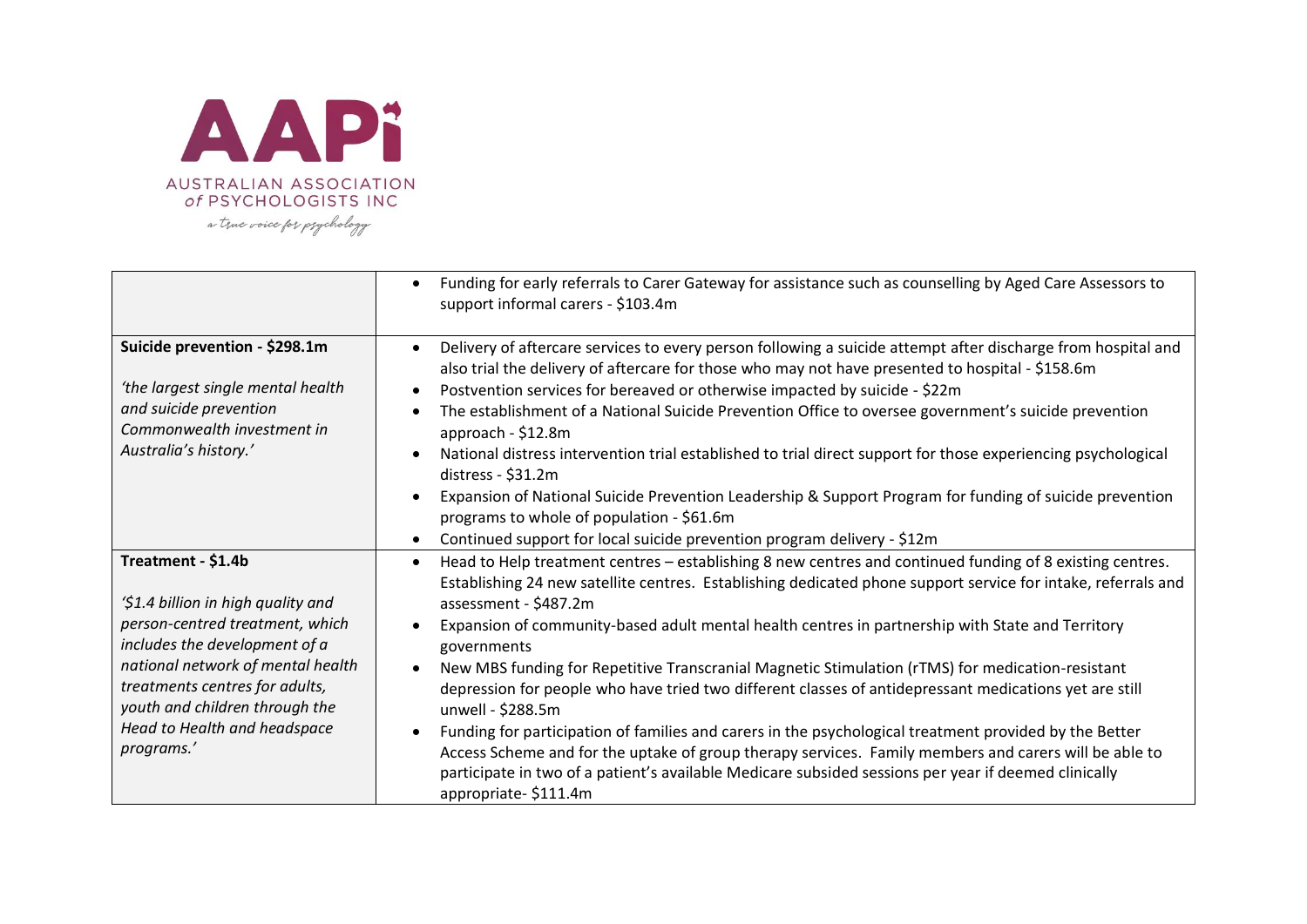

|                                                             | Support for people with a severe psychosocial disability to access mental health services where they are<br>not funded by the NDIS - \$171.3m<br>Funding under new MBS items for allied health professionals to participate in GP organised case<br>conferences for a mutual patient \$14.2m |
|-------------------------------------------------------------|----------------------------------------------------------------------------------------------------------------------------------------------------------------------------------------------------------------------------------------------------------------------------------------------|
|                                                             | <b>Youth Services:</b>                                                                                                                                                                                                                                                                       |
|                                                             | Continued funding and expansion of Headspace youth mental health centres: establishing 10 new centres<br>and upgrading 5 satellite services - \$278.6m                                                                                                                                       |
|                                                             | <b>Child Services:</b>                                                                                                                                                                                                                                                                       |
|                                                             | Establish new centres for children 0-15years through Head to Health Kids services \$54.2m                                                                                                                                                                                                    |
|                                                             | Eating Disorders (\$26.9m):                                                                                                                                                                                                                                                                  |
|                                                             | Continued credentialing of workforce for the delivery of services under the eating disorder MBS items                                                                                                                                                                                        |
|                                                             | Training staff in adult mental health centres                                                                                                                                                                                                                                                |
|                                                             | National Eating Disorder Research Centre to be established<br>Continued funding for 'strive' program by Eating Disorders Families Australia                                                                                                                                                  |
|                                                             |                                                                                                                                                                                                                                                                                              |
|                                                             | <b>Education:</b>                                                                                                                                                                                                                                                                            |
|                                                             | Parent education and support programs to build parenting strategies and help parents identify and<br>$\bullet$<br>respond to problem behaviours - \$42.3m                                                                                                                                    |
|                                                             | National guidelines to be created for inclusion of social/emotional wellbeing indicators in early childhood<br>health checks - \$0.5m                                                                                                                                                        |
| Supporting the vulnerable - \$107m   Complex Mental Health: |                                                                                                                                                                                                                                                                                              |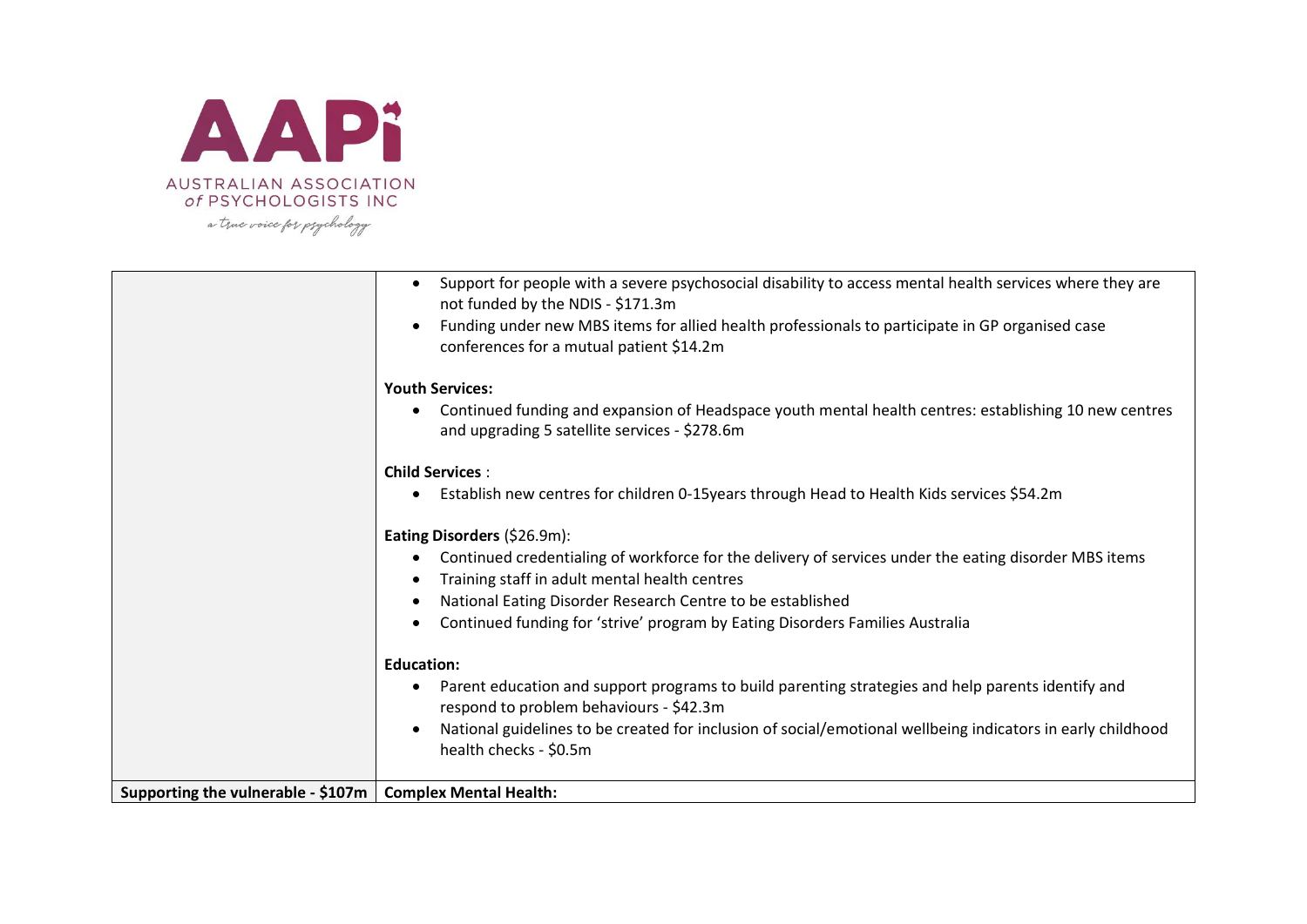

| 'to support vulnerable Australians'<br>access to effective, equitable and       | Improve outcomes and experiences of people with complex mental health needs (including autism and<br>$\bullet$<br>intellectual disability) $-$ \$11.1m                                                              |
|---------------------------------------------------------------------------------|---------------------------------------------------------------------------------------------------------------------------------------------------------------------------------------------------------------------|
| culturally appropriate mental                                                   | <b>Aboriginal &amp; Torres Strait Islander:</b>                                                                                                                                                                     |
| health services'                                                                | Targeted interventions and initiatives to address high rates of suicide and mental health among Aboriginal<br>and Torres Strait Islander peoples - \$79m                                                            |
|                                                                                 | Establishment of regional suicide prevention network - \$23.8m                                                                                                                                                      |
|                                                                                 | <b>Multicultural communities:</b>                                                                                                                                                                                   |
|                                                                                 | Mental health and early intervention funding for migrants and multicultural communities, including people<br>who have experienced trauma and torture and to improve the cultural competence of workforce. - \$16.9m |
|                                                                                 | <b>Workforce Sectors:</b>                                                                                                                                                                                           |
|                                                                                 | Targeted mental health support and early intervention for fly-in, fly-out (FIFO) and drive-in, drive-out<br>(DIDO) workers - \$6.3m                                                                                 |
|                                                                                 | Support for small business owners to seek support for their mental health through the Ahead for Business<br>digital hub - \$0.9m                                                                                    |
|                                                                                 | New adult & child mental health centres will be established with a focus and expertise on mental health care for<br>vulnerable groups, including Aboriginal & Torres Strait Islanders and LGBTIQ+                   |
| <b>Strengthening the workforce &amp;</b><br>governance arrangements -<br>\$202m | Increasing the size of the mental health workforce and upskilling staff, including increasing the number of<br>nurses, psychologists and allied health practitioners - \$27.8m                                      |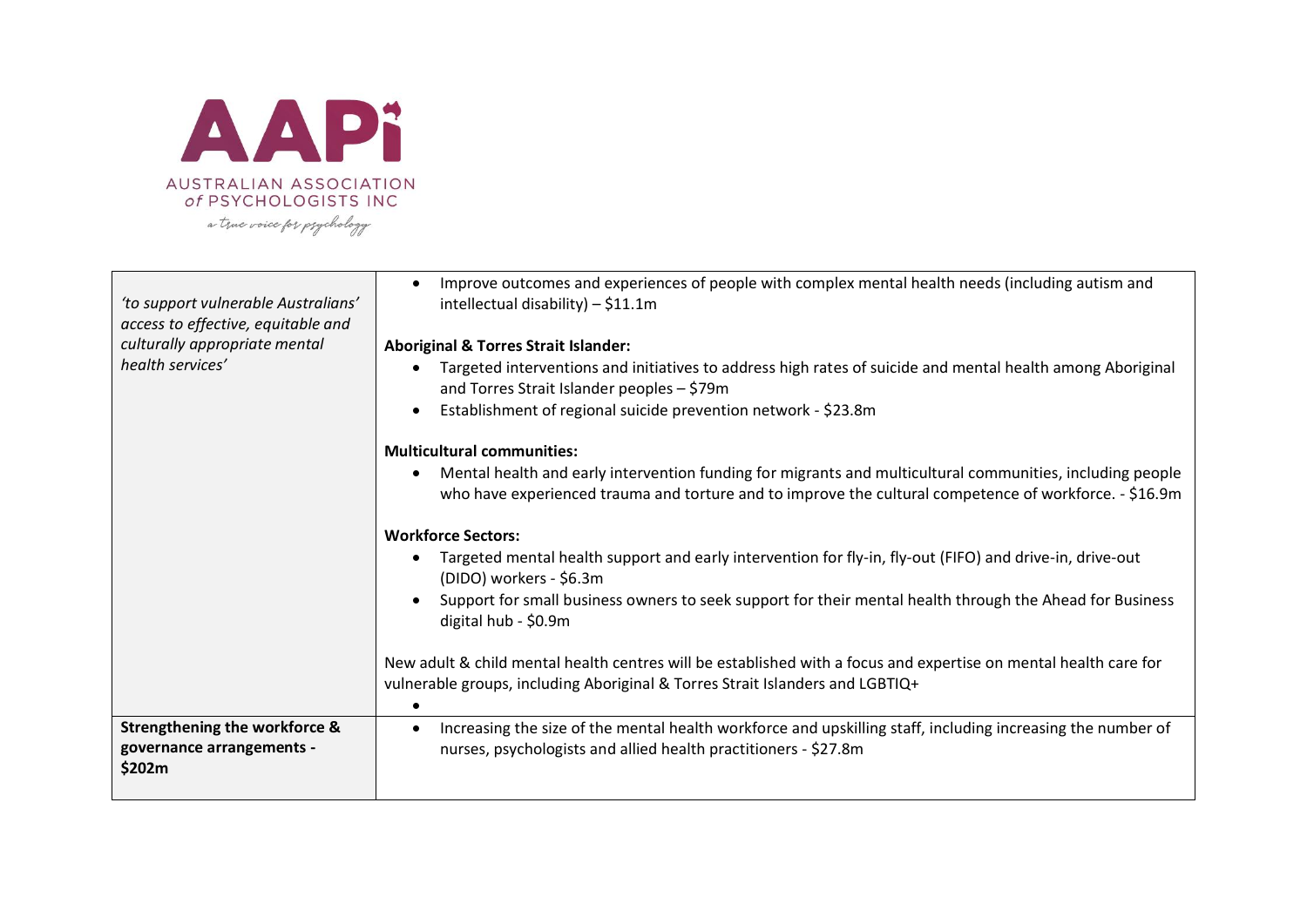

| This will ensure it has the capacity<br>and capability to provide quality<br>and compassionate care to those<br>who need it.' | Boost allied health professionals in rural and remote communities through creation of additional 90<br>workplace training packages under the Allied Health Rural Health Generalist Pathway (AHRGP) program -<br>\$9.6m<br>Funding to boost skills and identify opportunities for those who work with children and families - \$0.3m<br>Funding to work with stakeholders in mental health to develop a national peak body for consumers to have<br>greater say in the mental health system \$0.3m<br>Establish real time data monitoring and collection of mental health and suicide prevention systems to<br>improve delivery of services to those in need-\$117.2m<br>Boost to psychiatric workforce creating 30 additional training posts, strengthening rural pathways and<br>promotion of psychiatry career pathway - \$11m<br>Boost to mental health peer support workforce - \$3.1m<br>Increase scholarships to Aboriginal & Torres Strait Islander people to increase their representation in the<br>mental health workforce and to deliver care that is culturally safe-\$8.3m<br>Funding for initiatives aimed at reducing the stigma of mental health in health practitioners and help<br>promote mental health as a preferred career option - \$1m |
|-------------------------------------------------------------------------------------------------------------------------------|----------------------------------------------------------------------------------------------------------------------------------------------------------------------------------------------------------------------------------------------------------------------------------------------------------------------------------------------------------------------------------------------------------------------------------------------------------------------------------------------------------------------------------------------------------------------------------------------------------------------------------------------------------------------------------------------------------------------------------------------------------------------------------------------------------------------------------------------------------------------------------------------------------------------------------------------------------------------------------------------------------------------------------------------------------------------------------------------------------------------------------------------------------------------------------------------------------------------------------------------------------------|
| <b>Strengthening Primary Care -</b>                                                                                           | Funding for the Primary Health Networks After Hours Program to increase after-hours access for people                                                                                                                                                                                                                                                                                                                                                                                                                                                                                                                                                                                                                                                                                                                                                                                                                                                                                                                                                                                                                                                                                                                                                          |
| \$1.8 <sub>b</sub>                                                                                                            | who may not have a regular GP, such as those who are homeless, residing in aged care, people with a                                                                                                                                                                                                                                                                                                                                                                                                                                                                                                                                                                                                                                                                                                                                                                                                                                                                                                                                                                                                                                                                                                                                                            |
| 'A strong, well-funded and                                                                                                    | disability, people with a mental illness, Aboriginal & Torres Strait Islander people and women and children -                                                                                                                                                                                                                                                                                                                                                                                                                                                                                                                                                                                                                                                                                                                                                                                                                                                                                                                                                                                                                                                                                                                                                  |
| accessible primary health system                                                                                              | \$71.9m                                                                                                                                                                                                                                                                                                                                                                                                                                                                                                                                                                                                                                                                                                                                                                                                                                                                                                                                                                                                                                                                                                                                                                                                                                                        |
| keeps people healthier and out of                                                                                             | Extension of telehealth services until 31 <sup>st</sup> December 2021 for GP, nursing, midwifery, allied health, allied                                                                                                                                                                                                                                                                                                                                                                                                                                                                                                                                                                                                                                                                                                                                                                                                                                                                                                                                                                                                                                                                                                                                        |
| hospital by supporting them to                                                                                                | mental health and specialist services - \$206.4m                                                                                                                                                                                                                                                                                                                                                                                                                                                                                                                                                                                                                                                                                                                                                                                                                                                                                                                                                                                                                                                                                                                                                                                                               |
| manage their health issues,                                                                                                   | There will be changes to patient cohorts previously requiring a pre-existing relationship with their doctor to                                                                                                                                                                                                                                                                                                                                                                                                                                                                                                                                                                                                                                                                                                                                                                                                                                                                                                                                                                                                                                                                                                                                                 |
| including chronic conditions, in the                                                                                          | access telehealth for smoking cessation, sexual & reproductive concerns, pregnancy counselling, drug &                                                                                                                                                                                                                                                                                                                                                                                                                                                                                                                                                                                                                                                                                                                                                                                                                                                                                                                                                                                                                                                                                                                                                         |
| community.'                                                                                                                   | alcohol and PBS section 100 prescription medications to increase access to services.                                                                                                                                                                                                                                                                                                                                                                                                                                                                                                                                                                                                                                                                                                                                                                                                                                                                                                                                                                                                                                                                                                                                                                           |